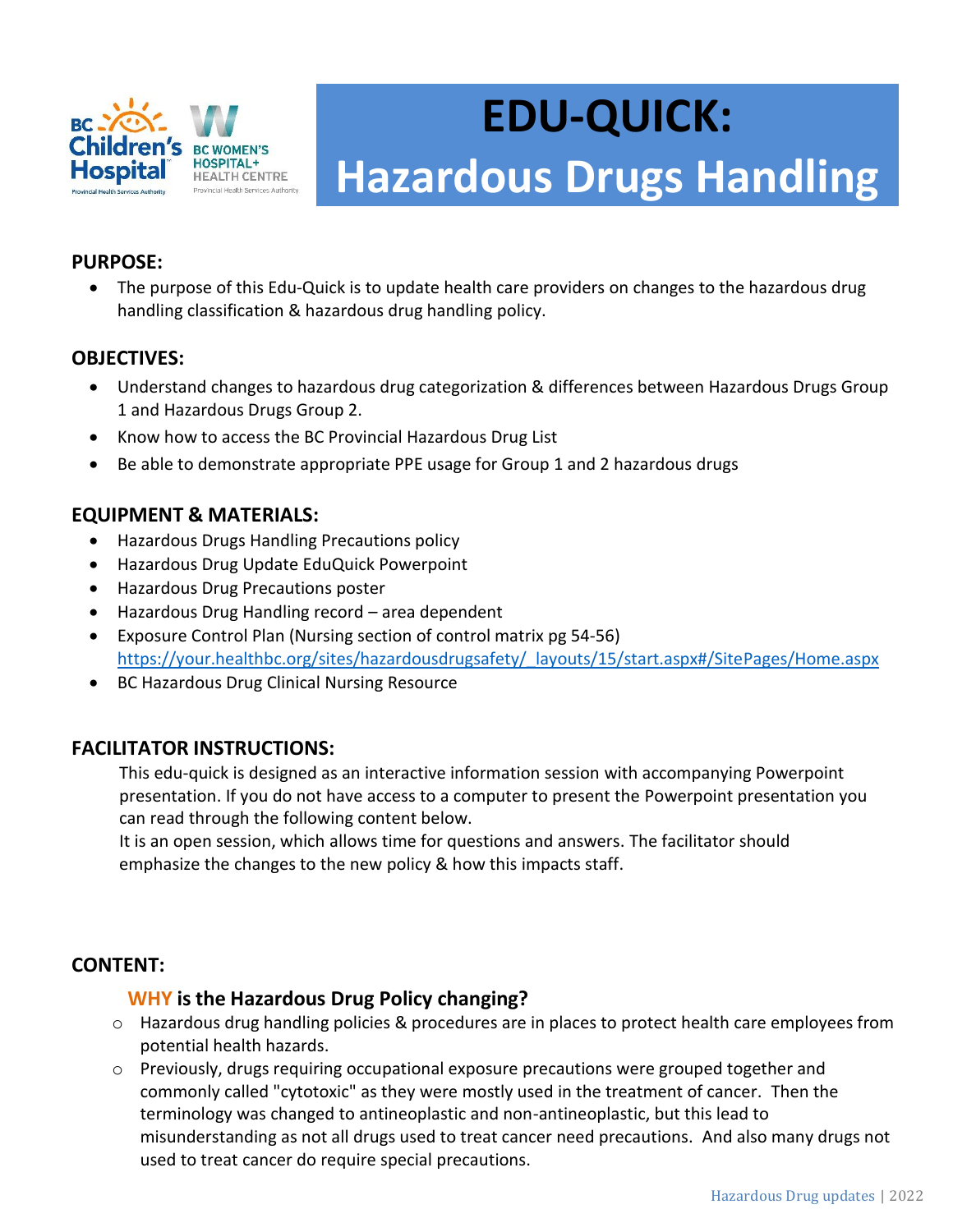o The National Institute of Safety and Health (NIOSH) recently defined and reclassified drugs based on the inherent hazards of the drugs, not what they are used to treat. As a result, the BC Provincial Pharmacy Hazardous Drug Review Committee (PPHDRC) has published a new list of hazardous drugs divided into two groups, Group 1 and Group 2. Both these groups of drugs are hazardous, but represent different hazards. Group 1 and Group 2 are not hierarchical (i.e., one is not more hazardous than the other is); they represent different hazards.

| Group 1                                      | <b>Group 2</b>                                |
|----------------------------------------------|-----------------------------------------------|
| Drugs which contain manufacturers' special   | Drug that meet the NIOSH definition of a      |
| $\bullet$                                    | $\bullet$                                     |
| handling information (MSHI); and/or          | hazardous drug but are not drugs which have   |
| Drugs which meet the NIOSH definition of a   | MSHI and are not classified by the NTP as     |
| hazardous drug and are classified by the     | "known to be a human carcinogen," and/or      |
| National Toxicology Program (NTP) as "known  | classified by the IARC as "carcinogenic" or   |
| to be a human carcinogen," and/or classified | "probably carcinogenic."                      |
| by the International Agency for Research on  | These drugs exhibit one or more of the types  |
| Cancer (IARC) as "carcinogenic" or "probably | $\bullet$                                     |
| carcinogenic"                                | of toxicity described in the NIOSH definition |
| Many of these drugs are cytotoxic and the    | of hazardous drug.                            |
| majority are hazardous to males or females   | Some of these drugs may present an            |
| who are actively trying to conceive, women   | $\bullet$                                     |
| who are pregnant or may become pregnant,     | occupational hazard to males or females who   |
| and women who are breast feeding, because    | are actively trying to conceive, women who    |
| the drugs may be excreted in breast milk.    | are pregnant or may become pregnant, and      |
| Not all drugs in Level 1 are antineoplastic  | women who are breast feeding, because         |
| drugs.                                       | they may be present in breast milk.           |
| Group 1 symbol:                              | Group 2 symbol:                               |
| <b>HD</b>                                    | HD                                            |
| Group                                        | Group                                         |

#### **WHAT are the two hazardous drug groups?**

(MSHI – additional information in a drug's package insert with language informing those handling the drug of the need to follow heightened handling and disposal procedures)

- The main update is a change to terminology there are now two groups of Hazardous Drugs.
- The list of **Group 1** drugs is similar to the current list of Cytotoxic drugs. Require precautions for handling of drugs & related waste and care of the patient during precautionary period (48 hours after last dose)
- **Group 2** are drugs that aren't known or possible carcinogens, and have some risk for harm. Require precautions for handling of drugs & related waste, but no precautionary period for patients.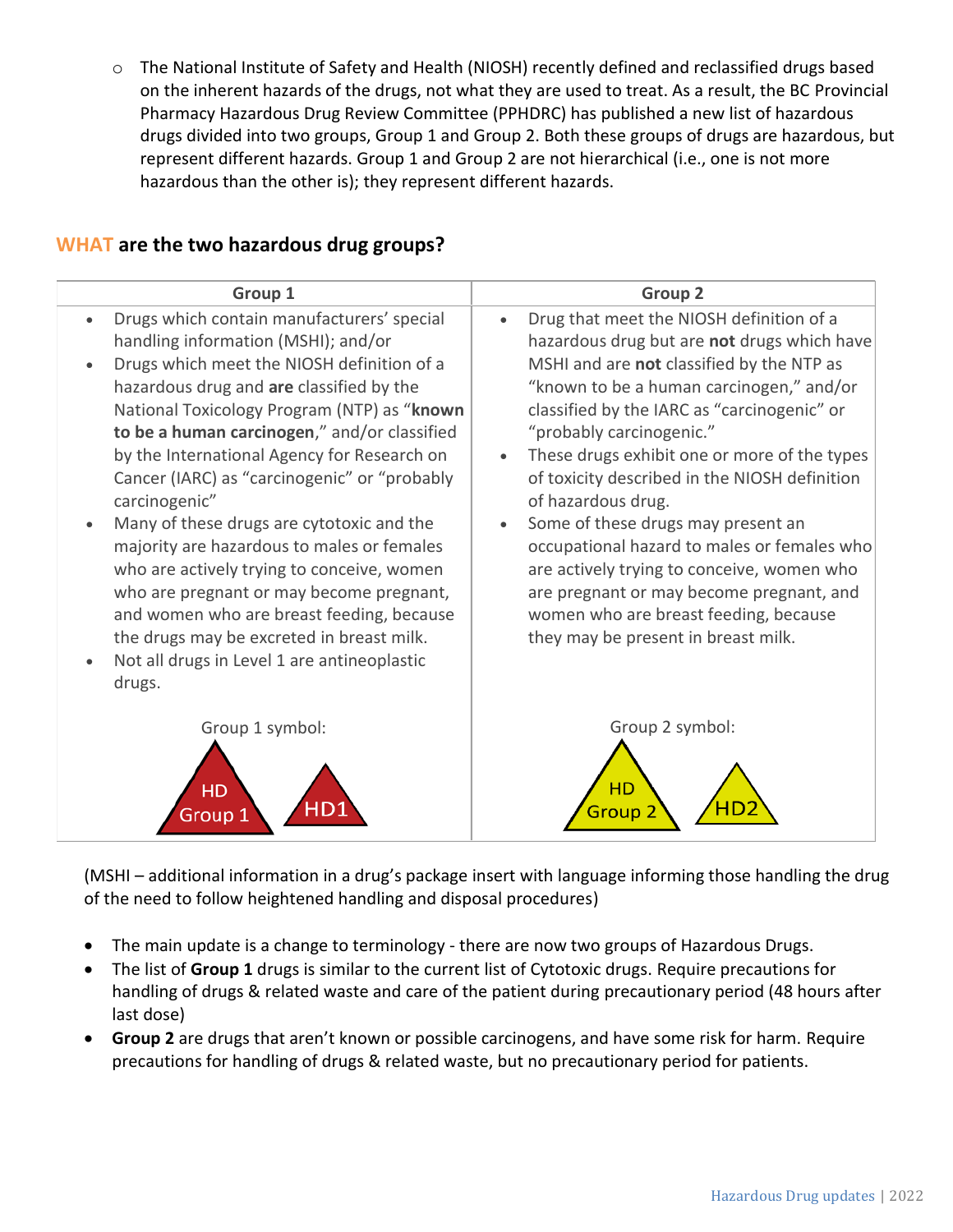# **WHAT are the new labels & when do we use them?**



- For Group 1:
	- o Storage bins, drawers, shelving areas & transport containers
	- o Lab specimens taken during precautionary period (label TBD)
	- $\circ$  All containers containing hazardous drugs prepared for admin by nursing (eg an IV bag) must be labelled & also IV tubing used for HD drug administration
- For Group 2:
	- o Storage bins, drawers, shelving areas & transport containers
	- o All containers containing hazardous drugs prepared for admin by nursing (eg an IV bag) must be labelled
- Laundry:
	- $\circ$  Any linens that are visibly soiled need to be placed in laundry bag and labeled with "HD1" label.
- With the introduction of CST, we will see enhanced alerts for both drug groups. There will be a Process Alert for Group 1 drugs during the precautionary period.
- Drugs will also be labelled from pharmacy with the Group 1 or Group 2 classification

#### **New Signage**

- Signs have been updated to reflect the new terminology
- Signs are to be placed outside the patients room door or in front of their bed during the precautionary period
- Common spaces such as medication rooms or pharmacy prep areas will also need a sign posted outside the room
- HD drugs stored in medication rooms will need to be in bins appropriately labeled (group 1 & group 2 can be stored together)

#### **Precautionary Period & What to Wear**

- **Precautionary period** Group 1: starting with administration & 48 hours after last dose. Group 2: no precautionary period.
- For Group 1 HDs during prep of drugs, med admin & precautionary period nurse will wear:
	- o 2 pairs of chemo approved gloves
	- o Chemo-approved gown
	- $\circ$  Eye/face protection (required for parenteral & inhalation therapy; others only if risk of splash). Full eye & face protection can be from properly fitted safety goggles with medical mask (i.e., surgical or procedure), transparent full-face splash shield with medical mask or Full-face piece elastomeric respirator or powered-air purifying respirator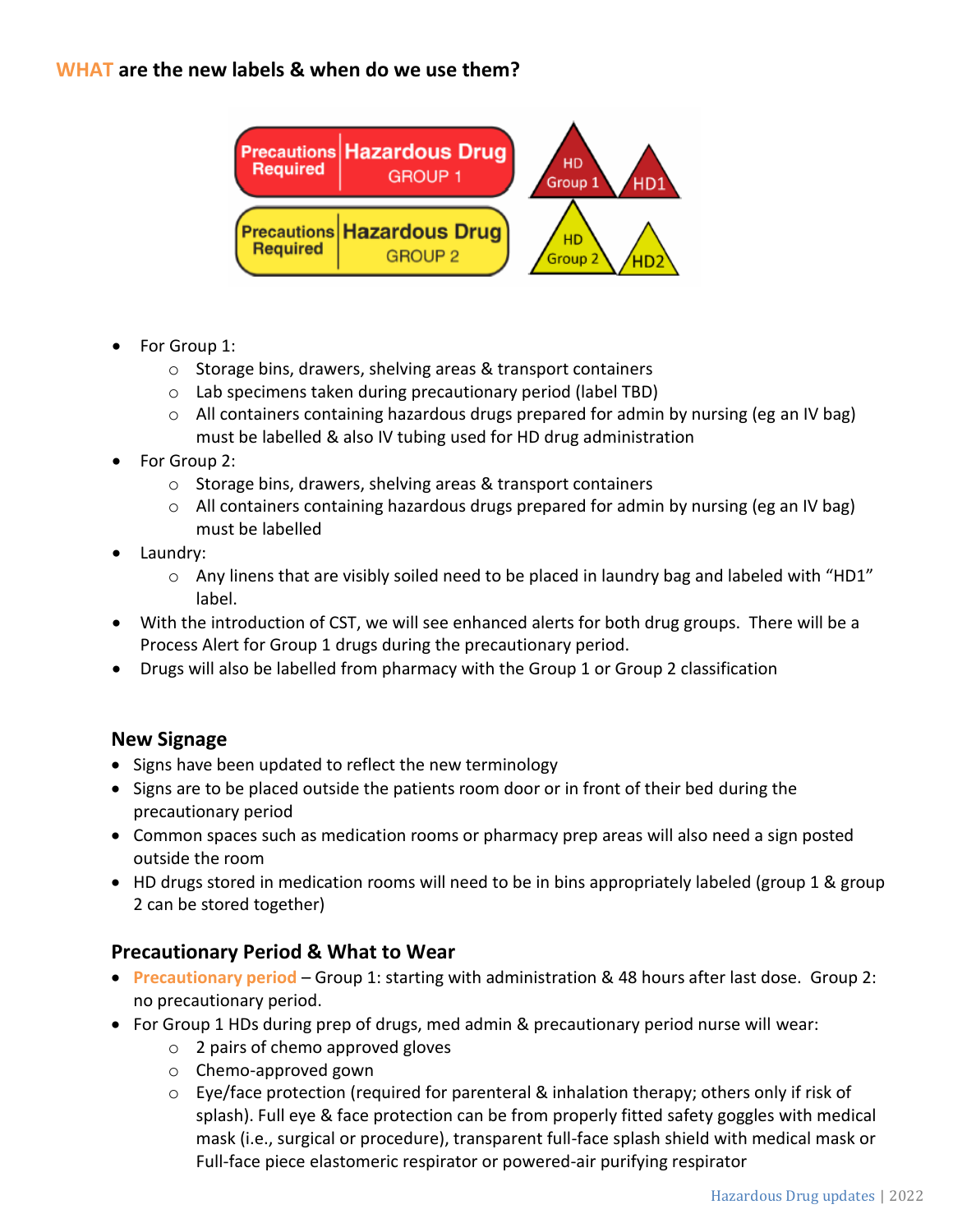**NOTE:** Prescription glasses, safety glasses, and medical mask (with an attached visor only) are **NOT** acceptable for splash protection. Medical masks with attached visors are intended for droplet precautions, they do not prevent splashes from coming overtop of the shield or prevent liquid running down the face into the eyes.

- There is a nursing clinical resource document that can be referenced on what PPE to wear in which situation or you can refer to the ECP control matrix document. This lists what to wear during med administration for Group 1 & Group 2 hazardous drugs depending on the form of administration (ie. IV, po liquid, etc).
- There is a full list of what HDs are group 1 & group 2 on the teamsite.
- Refer to "Ordering Information for Hazardous Drugs" document for item ordering numbers & product photos.

# **Nursing Implications**

- **Transporting** of HDs has not changed. Porters are to be transporting HDs in a rigid container from pharmacy. As the receiving nurse you will need to place the medication in a dedicated labeled storage bin while wearing two pairs of chemo-approved gloves.
- **CST Alerts** with the introduction of CST, we will see enhanced alerts for both drug groups. There will be a Process Alert for Group 1 drugs during the precautionary period.
- **Lab specimens** For Group 1 HDs when collecting blood or bodily fluid (eg. Urine) during the precautionary period the person performing the task will wear PPE (2 chemo gloves, chemo gown, eye/face protection if risk of splash) & label the specimen with a group 1 HD label. This includes drawing blood through a central line or peripherally. For group 2 continue to follow universal routine practices.
- **Spill management** Follow policies & procedures on SHOP. Spills are managed depending on size. Ensure your unit has a proper spill kit & you know the location.
- **Handling Records** A record of all employees who compound, prepare or admin HDs must be maintained. Records templates are available in the ECP on the teamsite. This record is to be kept for 10 years. This is to be reviewed annually at the employees PPR.
- **Protective Reassignment** Employees who regularly compound or administer reproductive risk hazardous drugs have the option to request protective reassignment if they are pregnant, breastfeeding, or intending to conceive. Ask your unit supervisor for more information.

# **WHAT learninghub courses do I need to complete?**

- Nurses who handle, prepare, and administer hazardous drugs.
	- o The curriculum titled *[Hazardous Drugs Safety for Staff Who Administer Drugs](https://learninghub.phsa.ca/Courses/27287/5-hazardous-drugs-safety-for-staff-who-administer-hazardous-drugs-new)* which contains four modules:
		- *Hazardous drugs: Administering*,
		- *Hazardous drugs: Awareness*,
		- *Hazardous drugs: Providing Care*, and
		- *Hazardous drugs: Spill Responder*.
	- o Curriculum titled *[Hazardous Drugs Safety for Staff Who Receive, Unpack and Transport Drugs](https://learninghub.phsa.ca/Courses/15952)*
		- *Only complete Hazardous Drugs: Receiving, Unpacking and Transport.*
- Point of care nurses who are not directly involved in drug administration
	- o The curriculum titled *[Hazardous Drugs Safety for Staff Who Provide Care](https://learninghub.phsa.ca/Courses/15951/2-hazardous-drugs-safety-for-staff-who-provide-care)* which contains three modules: